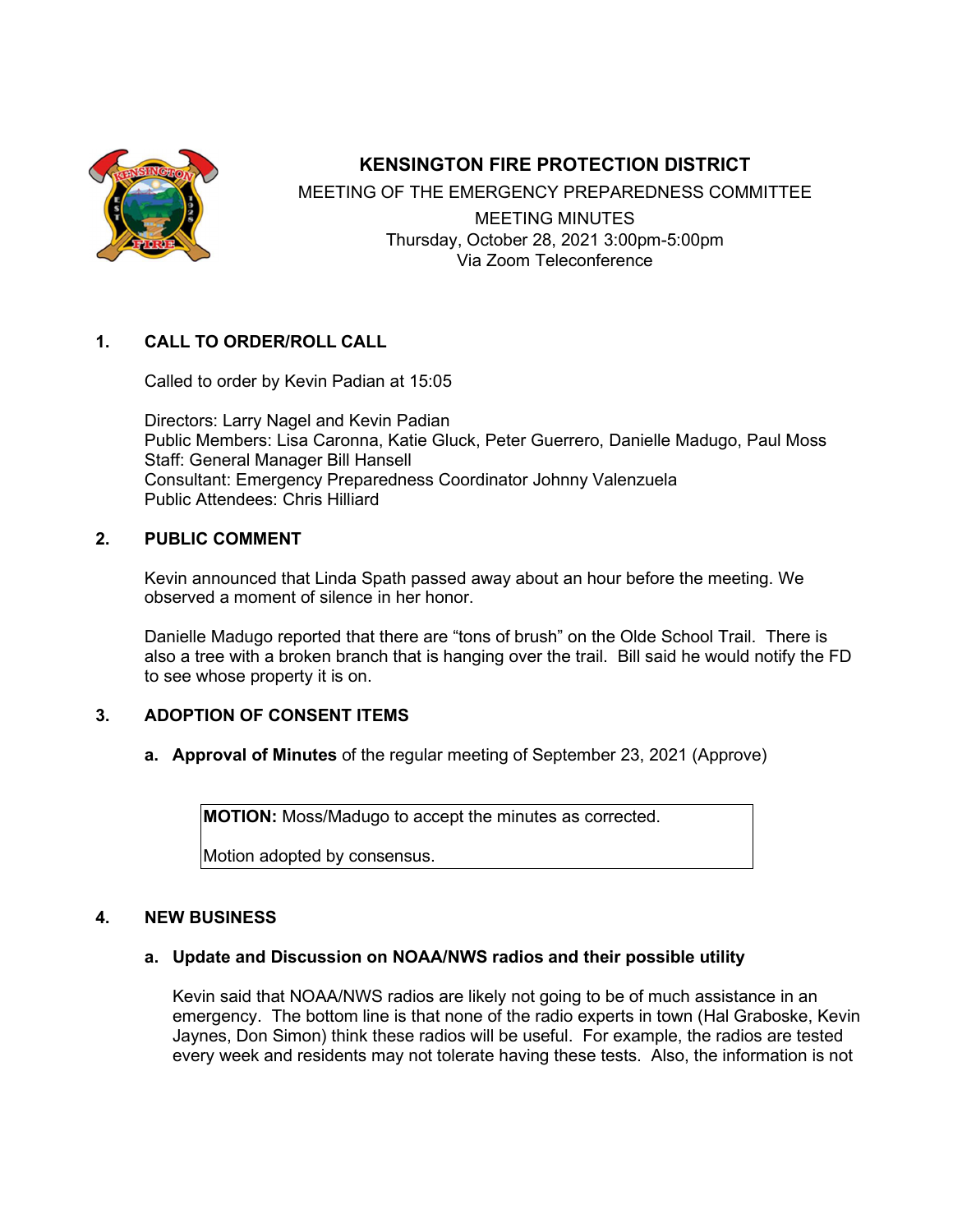KFPD Emergency Preparedness Committee Meeting Minutes for October 28, 2021 Meeting

> fine-grained enough and there is too much marine information. Many of the frequencies are heavily maritime and that information is not terribly useful to us in an emergency. It is also not clear how the County OES would provide information to NOAA/NWS for broadcast, and whether it would be fine-grained enough to make much difference to Kensington. For most people is this an advantage over a battery-powered AM/FM radio? Larry Nagel noted that Santa Rosa is buying many weather radios for residents and asked it we could check with them.

Peter Liddell wanted to make a pitch for the radios. He stated that we should check on how many residents are elderly and not very mobile. Peter suggested that we check with El Cerrito and Berkeley about their FM radio stations.

Danielle Madugo said that she also was in favor of the radios. She noted that the radios also have AM/FM bands. Danielle also suggested we look into GMRS radios that also can receive AM, FM, and weather.

Peter Guerrero noted that he has been researching weather radios. Peter noted that the Eton X comes with solar cells and can charge in a few hours of sunlight. We can advocate that residents buy these radios without needing to subsidize the radios except for a small group of residents. Peter noted that some radios can be programmed to handle county and other local information (SAFE).

Larry Nagel noted that we should be talking about warning systems for fires, not weather. He feels that the combination of local radio and television stations and apps that are available on cell phones are more than adequate for weather alerts.

Lisa Caronna suggested a subcommittee be formed to study the need for weather radios.

Katie Gluck noted that not all radios are created equal and that we need to survey the available radios to see if any of them fit our needs.

Kevin asked Johnny Valenzuela to weigh in. Johnny's experience was that his fire district wanted to provide radios to the community and the residents were resistant to having the radios because they already felt they had sources for local information. Johnny felt that radios could be included into a training program for Emergency Preparedness.

Paul Moss offered his opinion on radios having an annoying sound. He doesn't think this is a legitimate reason for not having a radio. Paul has a NOAA radio that cost about \$25 and has lasted forever.

Peter Guerrero noted that weather radios are one component of a mix of emergency warning systems that we need to implement.

#### **b. Update and Discussion on possible procurement of an outdoor Public Address System**

Kevin proposed tabling the discussion of Public Address Systems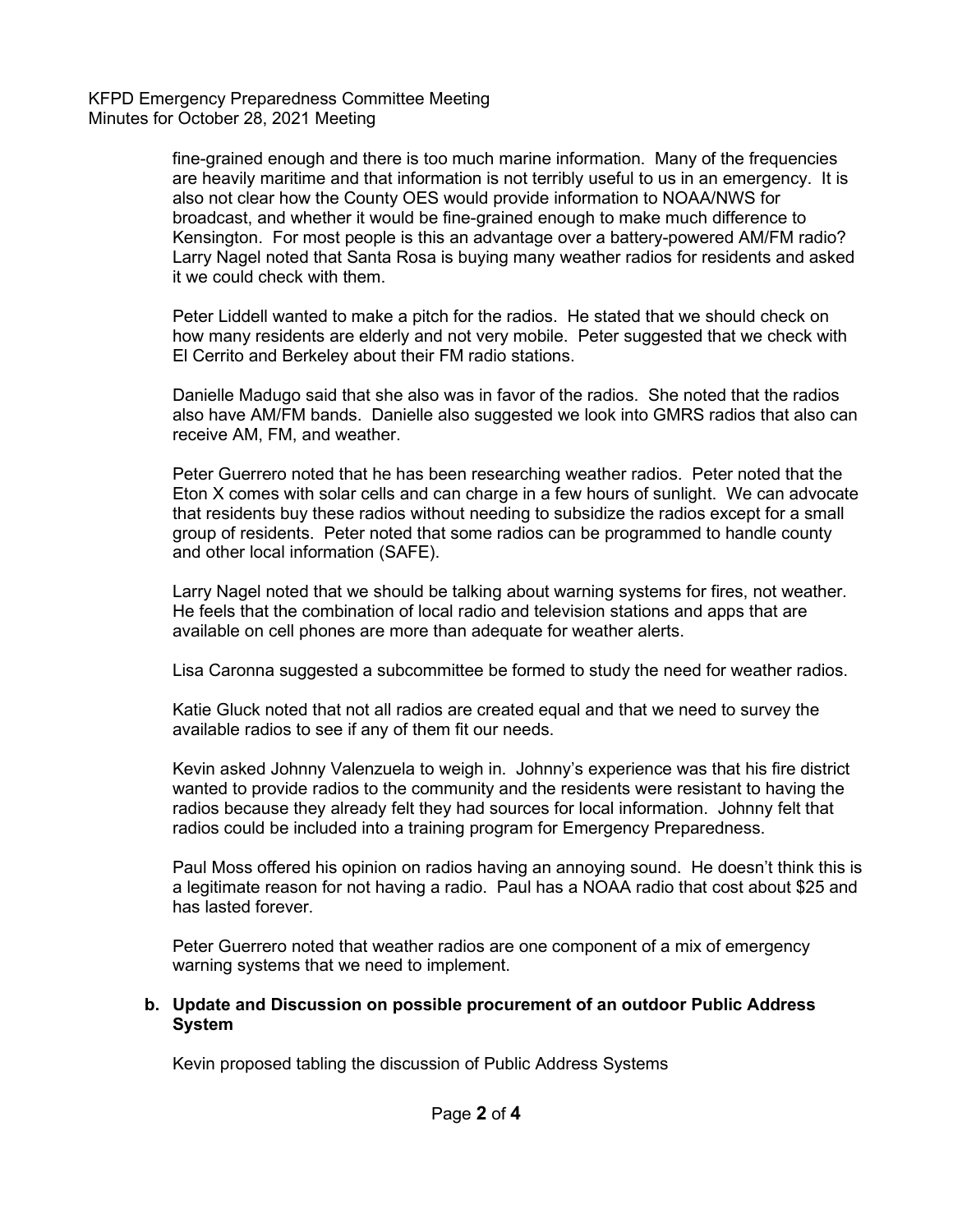KFPD Emergency Preparedness Committee Meeting Minutes for October 28, 2021 Meeting

#### **c. Update and Discussion of possible priorities for community education and awareness**

Kevin noted that organizing the neighborhoods and holding community events should be a top priority, working with CERT organizers where they still exist but not centering efforts on them. This is where we raise neighborhood awareness about people who need help, evacuation routes, parking configurations, and emergency equipment.

Johnny suggested that we can organize the school for presentations in the Multi-Purpose room at the Hilltop School. The children will bring the parents, and Johnny feels this is the most effective way of reaching the community. Johnny described outdoor events with lights for the children and found them to be very successful.

Larry Nagel noted that we need to explore methods of reaching our elderly population who are a substantial portion of our population and are very vulnerable in emergencies.

Paul Moss noted that we need to recruit block captains and organize the community block by block. Johnny noted that the response to the EPC Workbook was a little disappointing and we need more one on one contact.

Chris Hilliard noted that about 60 people responded to the survey in the Workbook. Chris noted that we have a start on block parties that we can build on. Chris also noted that we have distributed about 30,000 gallons of water storage. This program could be extended to distribute radios. Chris is using El Cerrito/Kensington CERT funds to purchase GMRS radios for CERT members. He suggested that he could buy about 20 radios as a pilot program to see how they are accepted.

## **5. EMERGENCY PREPAREDNESS COORDINATOR'S REPORT**

Danielle Madugo noted that she really appreciated the signs around town.

Lisa Caronna noted that she really appreciated the flier that was mailed to all residents.

Johnny noted that he helped with the Emergency Supplies distribution at the El Cerrito Public Works Yard.

Johnny noted he has created a lot of handouts for public service events.

Johnny also noted that he is preparing training materials for block party style events.

Johnny will be presenting at the KIC Town Hall Meeting on November 6.

### **6. REPORTS FROM COMMITTEE MEMBERS**

Lisa Caronna reported on the paths. Berkeley organized a pedestrian evacuation drill. The work to acquire the paths is progressing with the next meeting in November.